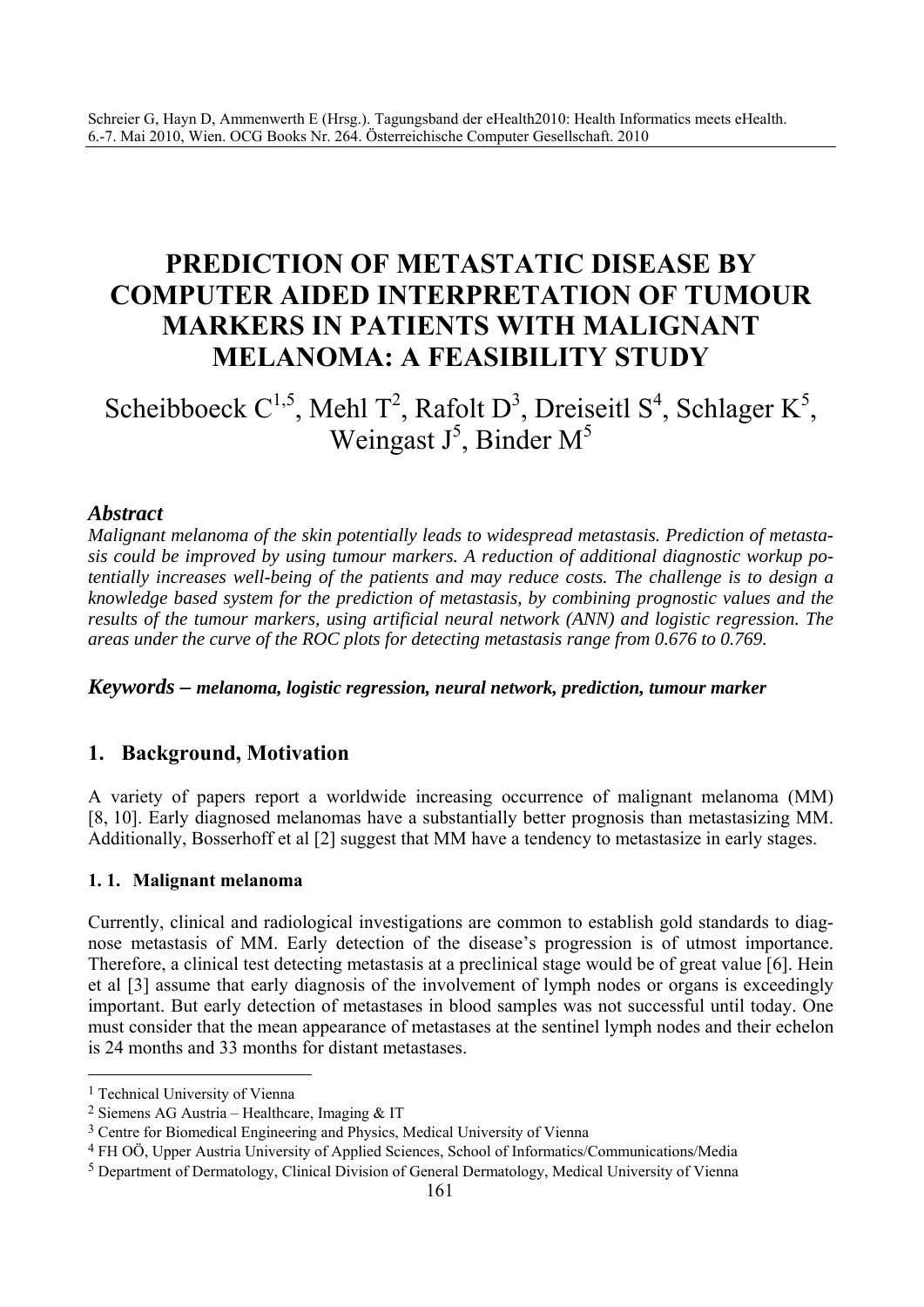### **1. 2. Follow-up examinations**

Patients suffering from MM require a number of follow-up examinations. The indication and lag of follow-up examinations depend on the tumour thickness according to Breslow and the time-interval to the date of diagnosis. As suggested by Hengge et al [6], follow-up contains of clinical examinations of the skin, including dermoscopy of conspicuous nevus cell nevi (NZN) and the palpation of three regions (at the primary tumour, the echelon of lymph nodes and the abdomen). Follow-up examinations should also imply clinical imaging procedures and serologic blood testing. Chest Xray, sonography of the echelon of lymph nodes, sonography of the abdomen and positron emission tomography (PET) once a year, are the common imaging procedures for patients with MM. Furthermore, a serological blood test is performed, interpretating soluble S100 molecules and/or MIA (facultative). Depending upon the stage of MM, a single examination or a combination of examinations is applied.

### **1. 3. Prognostic parameters**

There are prognostic parameters for the identification of patients at high risk for metastatic disease. Also, statements about disease progression can be made. The most important prognostic factors at melanoma stage I and II are, in order of importance, tumour thickness, ulceration, age, localization, stage of invasion and gender [11]. Hengge et al [6] and Jäckel et al [7] obtained the same results in their research concerning prognostic parameters.

Balch et al [1] recently published the revised American Joint Committee on Cancer (AJCC) Melanoma Staging and Classification. It derives from TNM (an abbreviation of "Tumour thickness", "No. of metastatic nodes" and "No. of distant metastasis") and structures the clinical and pathological staging for MM, which is divided into tumour stage  $I - IV$ , incl. subgroups.

# **1. 4. Tumour markers**

Ugurel [12] describes tumour markers as molecules, which are associated with the quality and quantity of expression of a malignant disease. Normally, tumour cells are responsible for the expression of tumour markers. In some cases, other cell types may also be responsible. Ideally, tumour cells only secrete tumour markers after the malignant transformation.

Furthermore, it is important to know that a single value is not expressive for interpretation. Only the time progression of the tumour markers is interpretable [5]. S100β, MIA and LDH are the most important tumour markers for the wide clinical usage [12].

# **2. Material & Methods**

Our primary goal is to design a knowledge based system for the prediction of metastatic events in patients with MM. The knowledge based system permits a combination of prognostic evidence, given by historical data (Breslow level, Ulceration and Sentinel node status) and tumour markers. Therefore it provides a quantitative analysis of certainty for the final decision. The data set for quantitative analysis includes three tumour markers (S100β, MIA, LDH) as well as the presence or absence of metastasis. The final system aims to produce results that are compatible with goldstandard diagnosis.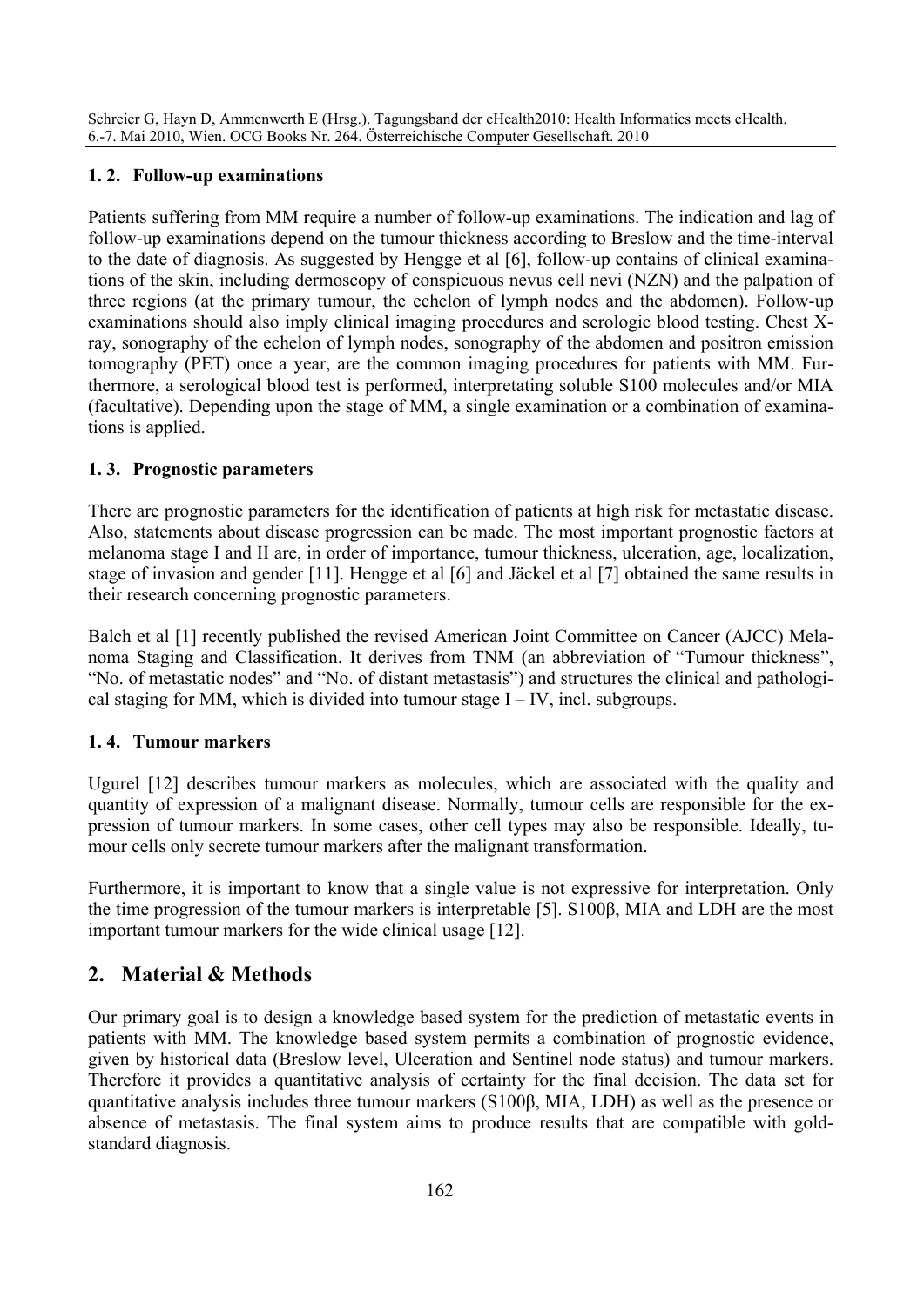To obtain reliable results for the final decision, the knowledge based system is split up in two parts:

- The interpretation of the *pre-test probability,* according to TNM using Arden Syntax [4] and
- The quantitative analysis of the *tumour markers,* realized by logistic regression and artificial neural networks (ANN).

A further goal is the project implementation as a clinical decision support system in a hospital information system (HIS).

## **2. 1. Technical methods**

Matlab R2009b and SPSS Statistics 17 were used for various calculations, particularly for ANNs, logistic regression and receiver operating characteristic curves (ROC-curves). In Matlab it was possible to construct an individual ANN by using scaled conjugate gradient optimization. Standard settings for all ANN calculations were 70% training, 15% validation and 15% testing, with 20 hidden neurons in each case.

The study includes calculations in variant types, whereby every calculation involves the computation of a ROC-curve. Initially, logistic regression was applied in each case to every single tumour marker (S100β, MIA, LDH). Furthermore, the same raw data was applied to an ANN in different combinations (all tumour markers incl. missing values, all tumour markers excl. missing values, every tumour marker by itself).

Pre-test probability according to TNM was implemented in Arden Syntax. The data sample for the testing of the pre-test probability was artificially generated.

# **3. Results**

Within the scope of a retrospective study tumour markers of 176 patients with overall 493 single visit records were collected at our Department. The timeframe of the data collection involved patients from January 2001 to June 2008 and contained a collective of patients with MM stage I to IV. 85 of these 493 single visit records showed a presence of metastatic events, in contrast to 408 without metastatic events. In some cases it was not possible to acquire all serological parameters. Hence, there are some visit records with missing values.

The raw data used for all calculations contains S100β, with a median of 0.06 µg/l (mean value of 0.15  $\mu$ g/l, range of 0.002  $\mu$ g/l - 7.81  $\mu$ g/l). In contrast, MIA has a median about 7.175 ng/ml (mean value of 14.96 ng/ml, range of 90 ng/ml – 1023 ng/ml). The third tumour marker, LDH, has a median of 175 U/l (mean value of 204.56 U/l, range of 90 U/l – 2842 U/l).

After normalization of the raw data, a 3D plot was generated to identify the positions of the combined tumour markers separated in two groups. Group 1 contains patients without metastatic events (X) and group 2 includes patients with metastatic events (circles). One can observe that the data sets with the absence of metastasis are near zero and the data sets with presence of metastasis are mostly spread around widely.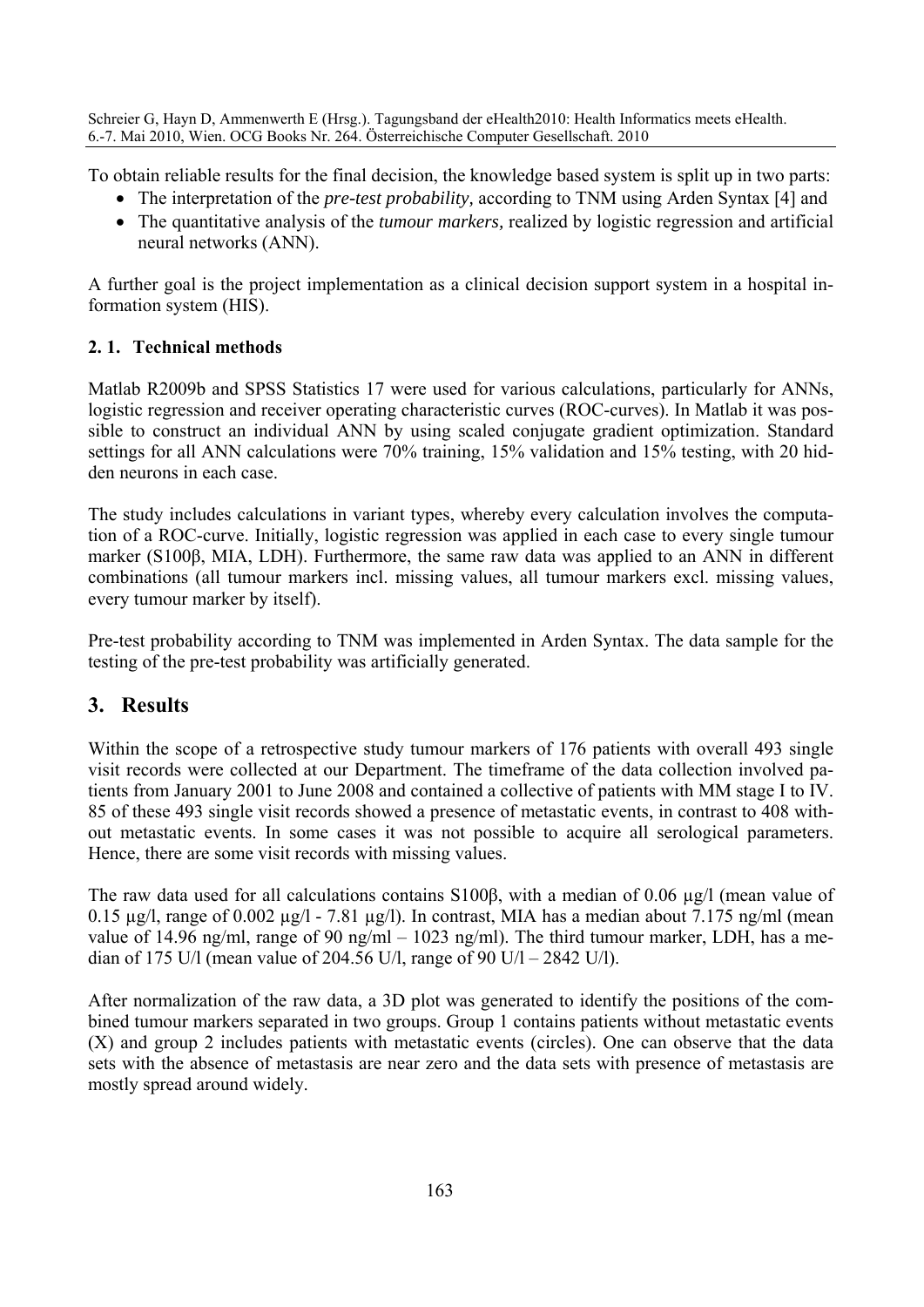

**Figure 1: 3D Plot of the tumour markers (S100β, MIA, LDH)** 

#### **3. 1. Logistic regression**

**Table 1: Results from ROC analysis (Logistic regression)** 

|                    | Data sets | <b>Metastasis</b><br>pos./neg. | AUC   | 95% CI          | max. sensitivity / speci-<br>ficity |
|--------------------|-----------|--------------------------------|-------|-----------------|-------------------------------------|
| $3.1.1. S100\beta$ | 469       | 70/399                         | 0.676 | $0.601 - 0.750$ | $61.40\%$ / 58.40%                  |
| $3.1.2.$ MIA       | 489       | 83/406                         | 0.720 | $0.651 - 0.789$ | $63.90\% / 66.01\%$                 |
| LDH<br>313         | 280       | 42/238                         | 0.724 | $0.630 - 0.818$ | $69.00\%$ / $71.00\%$               |

### **3. 2. Artificial neural network**

**Table 2: Results from ROC analysis (ANN)** 

|                                                  | Data sets | <b>Metastasis</b><br>pos./neg. | <b>AUC</b> | 95% CI          | max. sensitivity / specific-<br>ity |
|--------------------------------------------------|-----------|--------------------------------|------------|-----------------|-------------------------------------|
| S100 $\beta$ , MIA & LDH<br>incl. missing values | 493       | 85/408                         | 0.769      | $0.709 - 0.830$ | $68.20\% / 68.60\%$                 |
| S100 $\beta$ , MIA & LDH<br>excl. missing values | 270       | 37/233                         | 0.765      | $0.671 - 0.858$ | 73.00% / 68.20%                     |
| $3.2.1. S100\beta$                               | 469       | 70/399                         | 0.676      | $0.601 - 0.750$ | 54.30% / 66.90%                     |
| 3.2.2. MIA                                       | 489       | 83/406                         | 0.720      | $0.651 - 0.790$ | $63.90\% / 66.01\%$                 |
| 3.2.3. LDH                                       | 280       | 42/238                         | 0.724      | $0.630 - 0.818$ | 69.00% / 71.01%                     |

### **3. 3. Pre-test probability**

The TNM classification, written in Arden Syntax, will be presented by this short code snippet, which classifies the tumour thickness in combination with ulceration and is representative for the further source code. This part should illustrate the usage of Arden Syntax.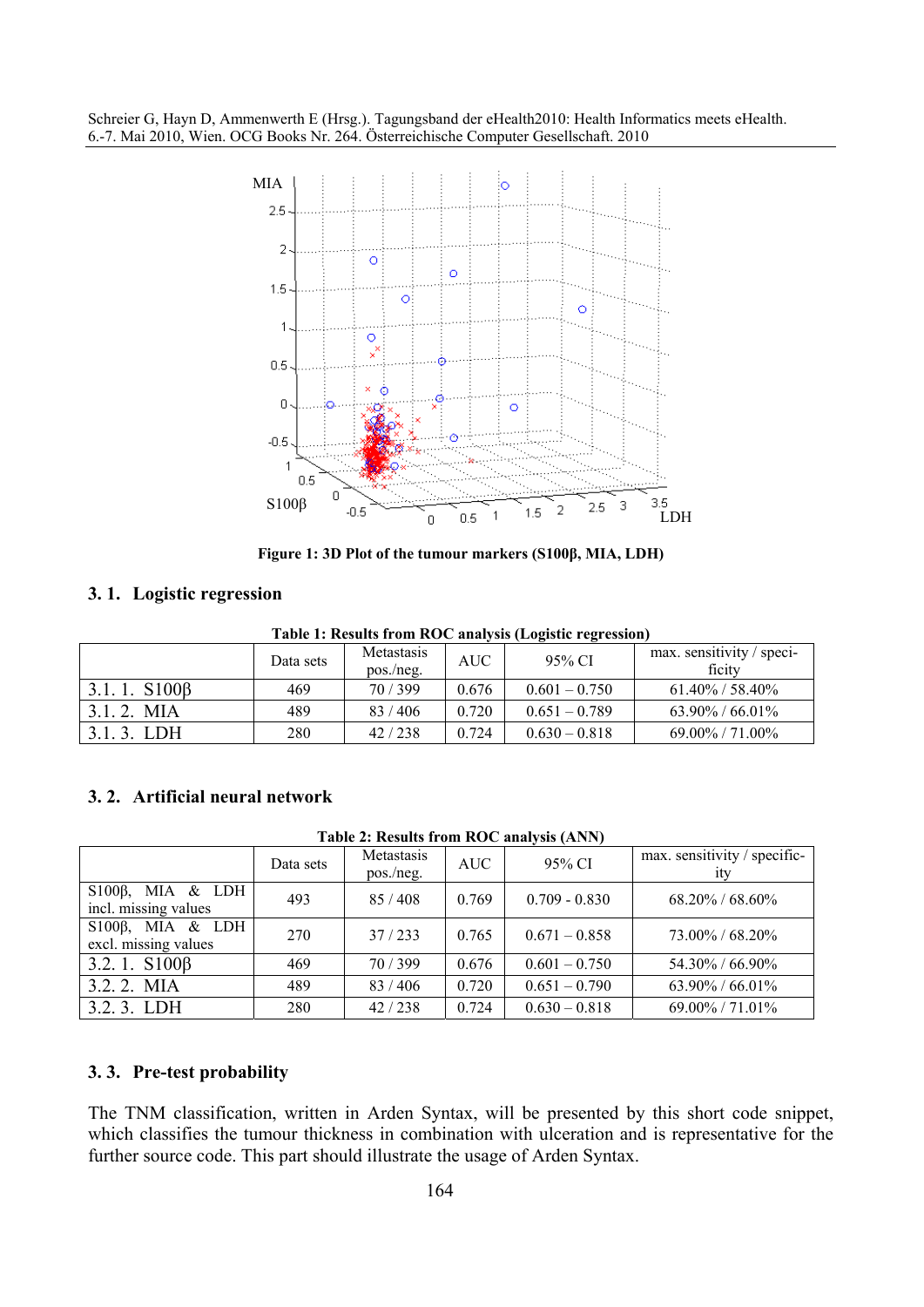```
[...] 
if thickness is in (null,0) AND ulceration is in (null,false) then let T be "Tis";<br>elseif thickness <=1 AND ulceration is in (null,false) then T := "Tla";
elseif thickness <=1 AND ulceration is in (null, false) then T := "Tla";<br>elseif thickness <=1 AND ulceration = true then T := "Tlb";
elseif thickness <=1 AND ulceration = true then T := "T1b";
elseif thickness <=2 AND ulceration is in (null,false) then T := "T2a"; 
elseif thickness <=2 AND ulceration = true then T := "T2b";
elseif thickness <=4 AND ulceration is in (null,false) then T := "T3a"; 
elseif thickness <=4 AND ulceration = true then T := "T3b";
elseif thickness >4 AND ulceration is in (null,false) then T := "T4a"; 
elseif thickness >4 AND ulceration = true then T := "T4b";
endif; 
[...]
```
#### **3. 4. Technical system integration**

As the knowledge based system described in this paper depends on reliable input data for evaluating prognostic evidence, integration with a clinical host system seemed promising. For the pilot project, the HIS currently being set up at Vienna General Hospital has been chosen as host system because it can deliver the necessary input data (laboratory data received from a dedicated laboratory information system, clinical data stored in native documents on the HIS).

Furthermore, to achieve good workflow integration for the clinical physician, it was decided also to use the HIS as user interface for the expert system. This means that its results are displayed in documents, views and work lists of the HIS [9].

Compared with a standalone knowledge based system, the chosen integrated solution shows benefits regarding data quality and might also lead to better user acceptance – this needs to be verified in further research.

### **4. Discussion**

The univariate analysis using logistic regression and ANN resulted in an area under the curve (AUC) ranging between 0.676 and 0.724. However, at multivariate analysis applying an ANN showed slightly better results ranging between 0.765 and 0.769. Generally, ANNs achieve results comparable to logistic regression. In univariate analysis, LDH showed a slightly better performance than MIA and a recognizable better performance than S100β. Especially, the combination of the tumour markers improved the results as contrasted with the univariate analysis. Additionally, it has to be noted that the multivariate analysis resulted a slightly larger AUC if missing values were included as compared with multivariate analysis without missing values.

The AUC's are good but not impressive; consequently, there is room for improving the efficacy of the data modelling tools. The machine learning system is not intended for a standalone system but rather in the next step the results will be joined with the pre-test probability of metastatic events.

Referring to the current results, it is possible to apply ANNs or logistic regression for the prediction of metastases in patients with MM. In addition, prognostic values are used to reduce false positives and false negatives by joining the results of the tumour markers and the results of the prognostic values.